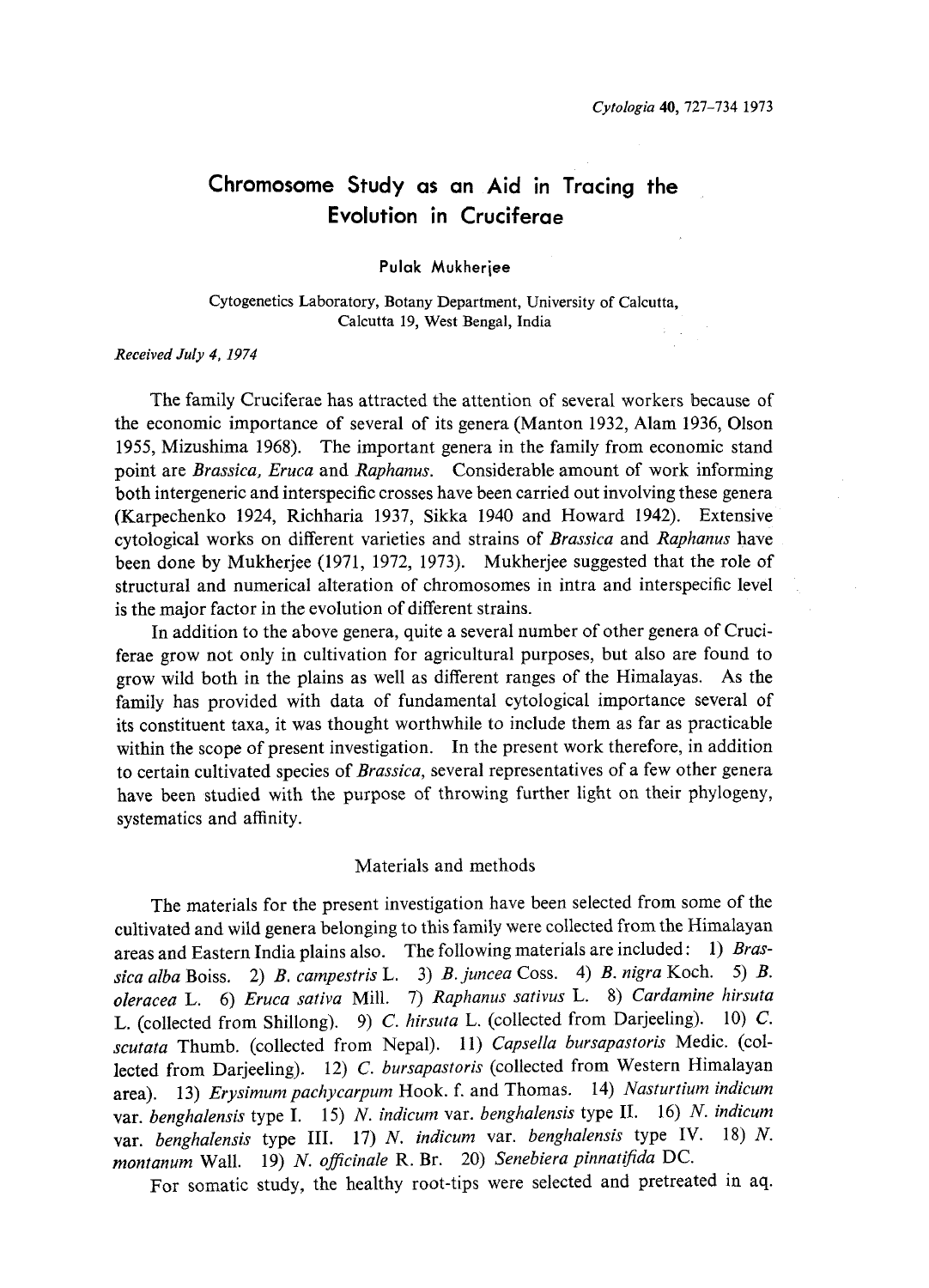aesculine solution 8° to 10°C (Sharma and Sarkar 1955) 2(1/2) to 3 hours and fixed in propionic alcohol  $(1: 2)$  for 45 minutes and next propiono orcein staining technique was followed. For meiotic study the flower buds were fixed in acetic acid ethyl alcohol (1: 2) and then smeared in  $1\%$  aceto carmine solution warming and covering with coverglass. Figures were drawn at a table magnification of  $\times 3000$ using a Zeiss compensating eye piece  $\times$  20 for somatic study and  $\times$  15 for meiotic study. Chromosomes with secondary constrictions have been drawn in outline in the somatic plates.

## **Observations**

The somatic number of several species of the tribe Brassiceae show a varying range from  $2n=16$ , 18, 20, 24 to 36. On the basis of their gross morphological character, a number of chromosomes seem to be common to all of them. A critical analysis shows that they differ from one another in minor alterations in the repre sentatives of the types and the different combinations of these types as well. A general description of the types is given below:

- Type A-Long chromosome with two constrictions, primary and secondary, one nearly median and the other nearly subterminal at the distal end of one of the arms.
- Type A'-Long to medium sized chromosome with nearly median primary con striction and a satellite at the distal end of one of the arms.
- Type  $B$  -Comparatively long to medium sized chromosome with median to subme-



Figs. 1-7. Idiograms of Brassica alba, B. campestris, B. juncea, B. nigra, B. oleracea, Eruca sativa and Raphanus sativus showing  $2n=24$ , 20, 36, 16, 18, 22 and 18 respectively.  $\times$  3000.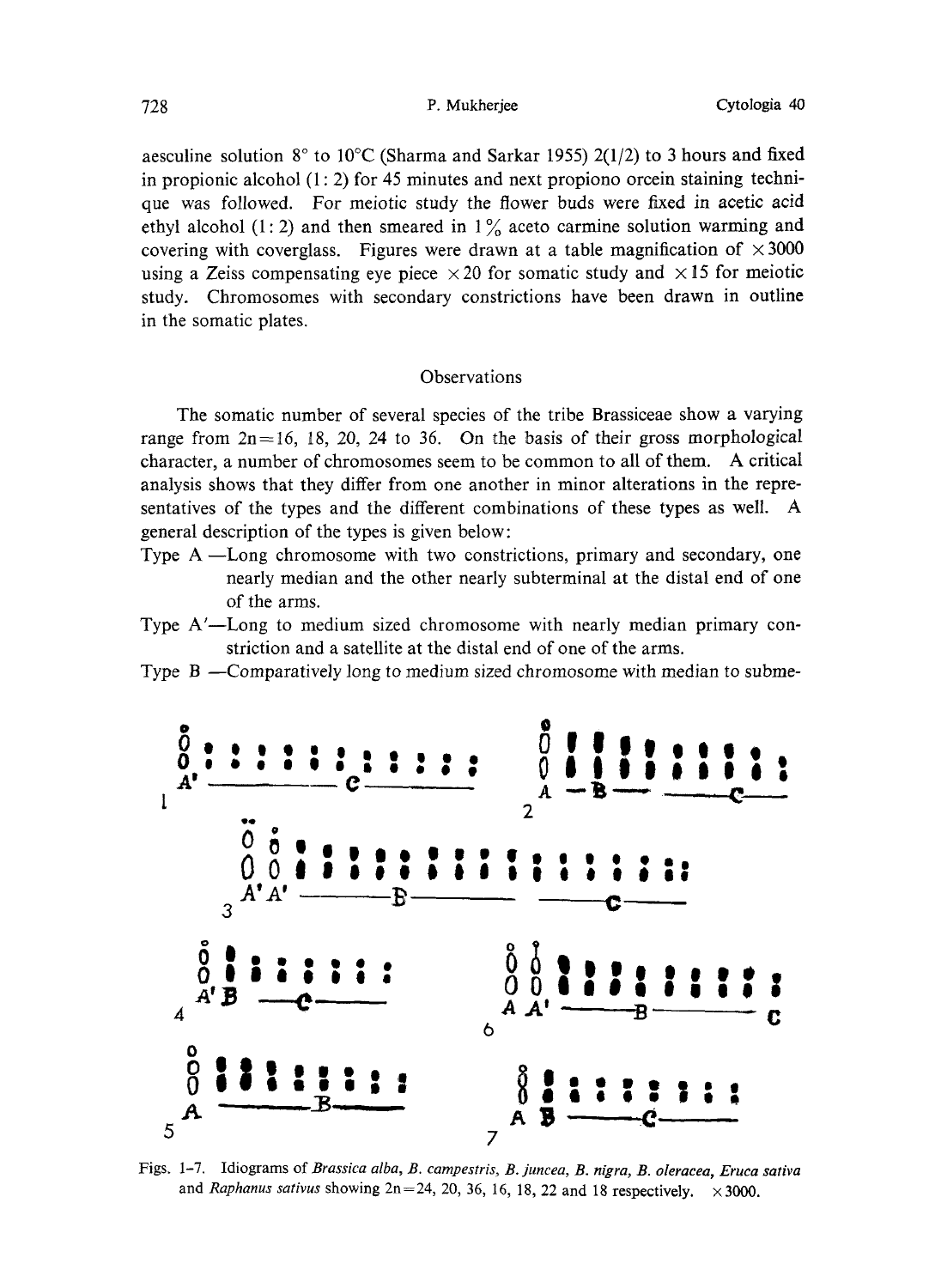dian primary constriction.

Type C-Short chromosome with median to submedian primary constriction.

The following species of Brassica, Eruca and Raphanus show the different combinations of the above mentioned types:



Figs. 8-20. 8, Cardamine hirsuta (Shillong). Diakinesis with n=8 II. 9, C. hirsuta (Darjeeling). Diakinesis with n=16 II. 10, C. scutata. Diakinesis with n=16 II. 11, Capsella bursapastoris (Darjeeling). Diakinesis with  $n=16$  II. 12, C. bursapastoris (Western Himalayan areas). Metaphase I with n=20 II. 13, Erysimum pachycarpum. Diakinesis with n=9 II. 14, Nasturtium indicum var. benghalensis Type I. Diakinesis showing n=12 II. 15, N. indicum var. benghalensis Type II. Diakinesis with  $n=16$  II. 16, N. indicum var. benghalensis Type III. Diakinesis with  $n=14$  II. 17, N. indicum var. benghalensis Type IV. Metaphase I showing  $n=24$  II. 18, Nasturtium montanum. Metaphase I showing  $n=14$  II. 19, N. officinale. Metaphase I showing  $n=16$  II. 20, Senebiera pinnatifida. Metaphase I with  $n=8$  II. All figures,  $\times$  2000.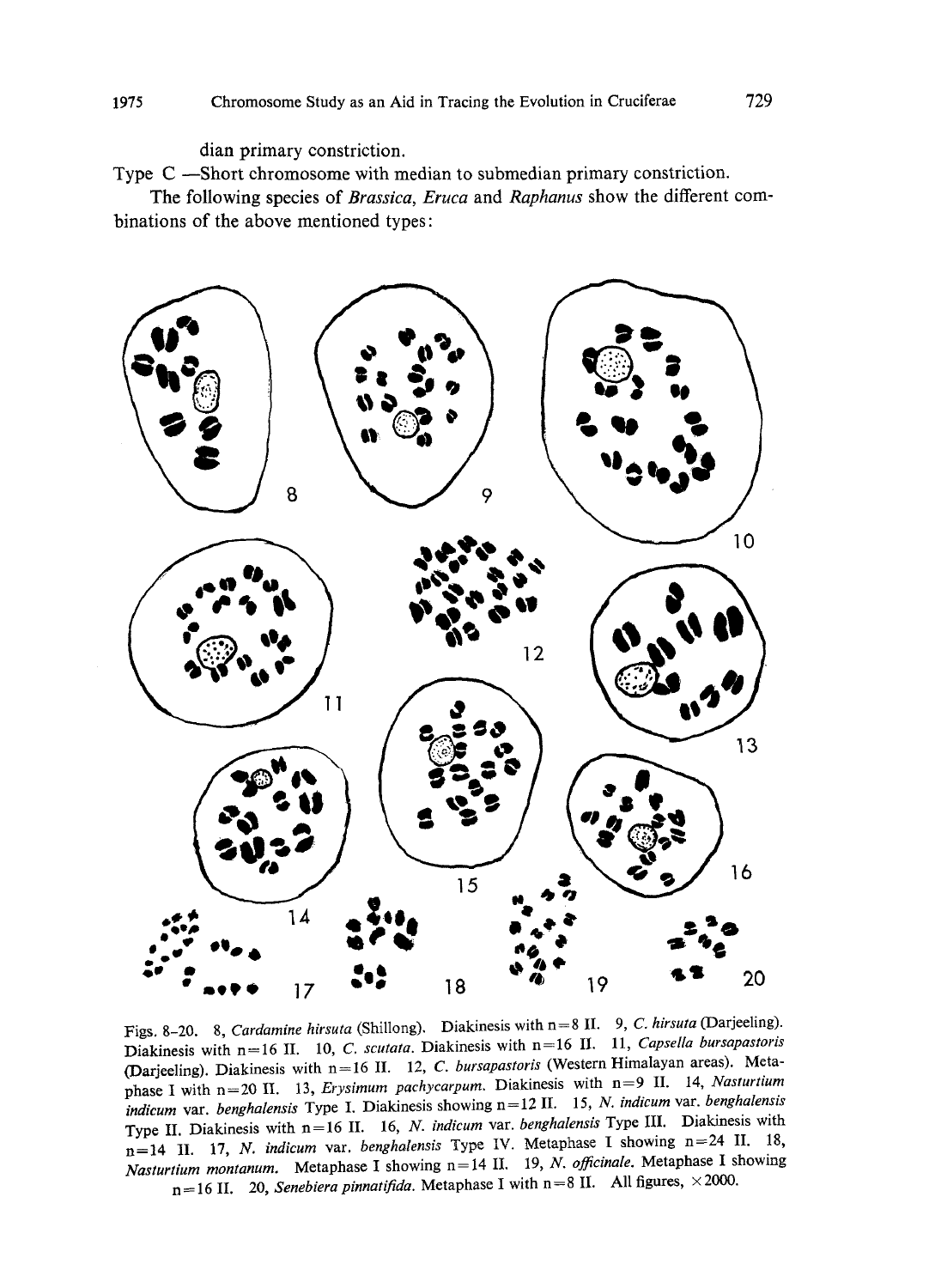- 1) Brassica alba Boiss.  $2n=24=A_2+C_{22}=3\mu-1.5\mu$  (Fig. 1). Meiotic analysis reveals twelve bivalents in diakinesis.
- 2) B. campestris L.  $2n=20=A_2+B_8+C_{10}=3.2\mu-1.5\mu$  (Fig. 2).
- 3) B. juncea Coss.  $2n=36=A_4'+B_{18}+C_{14}=3.8\mu-1.8\mu$  (Fig. 3).
- 4) B. nigra Koch.  $2n=16=A_2'+B_2+C_{12}=3.2\mu-1.6\mu$  (Fig. 4).
- 5) B. oleracea L.  $2n=18=A_2+B_{16}=3 \mu-1.8 \mu$  (Fig. 5).
- 6) Eruca sativa Mill.  $2n=22=A_2+A_2'+B_{16}+C_2=3.6 \mu-1.6 \mu$  (Fig. 6).
- 7) Raphanus sativus L.  $2n=18=A_2+B_2+C_{14}=2.3\mu-1.6\mu$  (Fig. 7). Meiotic studies of several species and varieties of the different genera show the following haploid number.
- 8) Cardamine hirsuta L. (Shillong)  $(n=8)$ . Meiosis shows eight bivalents in diakinesis (Fig. 8).
- 9) C. hirsuta L. (Darjeeling) (n=16). Meiotic analysis reveals sixteen bivalents in diakinesis (Fig. 9).
- 10) C. scutata Thumb. (Nepal)  $(n=16)$ . Meiosis shows sixteen bivalents in diakinesis (Fig. 10).
- 11) Capsella bursapastoris Medic. (Darjeeling)  $(n=16)$ . Meiosis shows sixteen bivalents in diakinesis (Fig. 11).
- 12) C. bursapastoris (Western Himalayan areas)  $(n=20)$ . Meiotic study shows twenty bivalents in metaphase I (Fig. 12).
- 13) Erysimum pachycarpum Hook. f. and Thomas  $(n=9)$ . Nine bivalents are observed in diakinesis (Fig. 13).
- 14) Nasturtium indicum DC. var. benghalensis Type I (n=12). Meiosis shows twelve bivalents in diakinesis (Fig. 14).



Fig. 21. Histogram showing total amount of chromatin matter in length of the haploid comple ments of different species of certain genera of the tribe Brassiceae.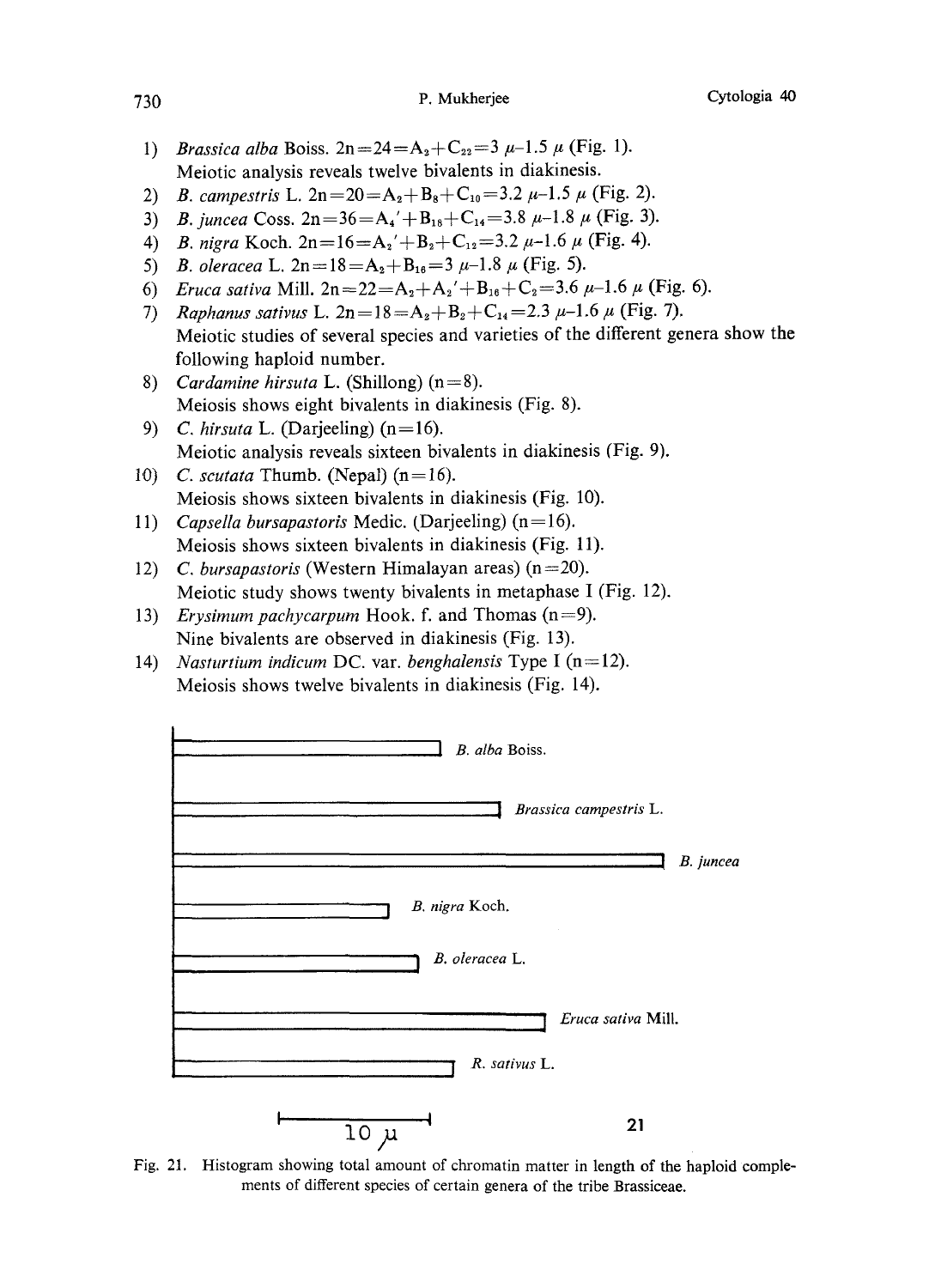- 15) N. indicum var. benghalensis Type II  $(n=16)$ . Meiotic study reveals sixteen bivalents in diakinesis (Fig. 15).
- 16) N. indicum var. benghalensis Type III (n=14). Meiosis shows fourteen bivalents in diakinesis (Fig. 16).
- 17) N. indicum var. benghalensis Type IV (n=24). Meiosis shows twentyfour bivalents in metaphase I (Fig. 17).
- 18) N. montanum Wall (Shillong) (n=14). Meiotic study reveals fourteen bivalents in metaphase I (Fig. 18).
- 19) N. officinale R. Br.  $(n=16)$ . Meiosis shows sixteen bivalents in metaphase I (Fig. 19).
- 20) Senebiera pinnatifida DC.  $(n=8)$ . Meiosis shows eight bivalents in metaphase I (Fig. 20).

## Discussion

In the family Cruciferae, the range of chromosome numbers has been found to be very wide between  $n=4$  to 15. According to Schulz (1936) there are 17 tribes. On the basis of chromosome number, it is rather difficult to characterise the different tribes excepting a few. Most of the tribes individually show several haploid numbers. In the genus Brassica, the chromosome numbers according to the most of the authors fall into six different types, the haploid number noted so far are 8, 9, 10 and 11 as well as 17, 18, 19 with an also further possible derivation noted in the present observa tion mentioned in the paper. In the present observation B. campestris show the chromosome number  $2n=20$  confirming the previous report (Morinaga 1934). In B. juncea  $2n=36$  chromosomes have been observed within this amphidiploid species (Alam 1936). B. nigra studied show the chromosome number as  $2n=16$  confirming the previous report (Morinaga 1934). For *B. alba*  $2n=24$  chromosomes have been reported here which is not only the first record in this species but also the number so far not found in the genus Brassica. Here 12 bivalents are observed in diakinesis. This is quite interesting in view of the fact that in the genus *Brassica* 6 chromosome types form the basic set, an allopolyploidy has been established to be an important factor in the evolution. B. oleracea studied here, the chromosome number have been observed as  $2n=18$  confirming the previous report of  $n=9$  chromosomes in this species (Howard 1939).

That the different species, though having different chromosome numbers are yet being derived from a common genome is also indicated in the idiogram studied here (Figs. 1 to 5). The general similarity in chromosome morphology, consisting mainly of medium sized chromosomes which are mostly medianly constricted with one or two pairs of secondary constrictions, indicates that all the different species are allied to each other. Of the five different species of Brassica studied here, it has been noticed that inspite of general similarity in the karyotype, B. campestris has chromosome complements longer than the rest which has also been borne out in the histogram (Fig. 21). Within the genus *Brassica*, it would not be reasonable to assume that B. campestris in view of slightly longer chromosomes, may represent a comparatively primitive status in relation to the rest of the species studied. Diminution in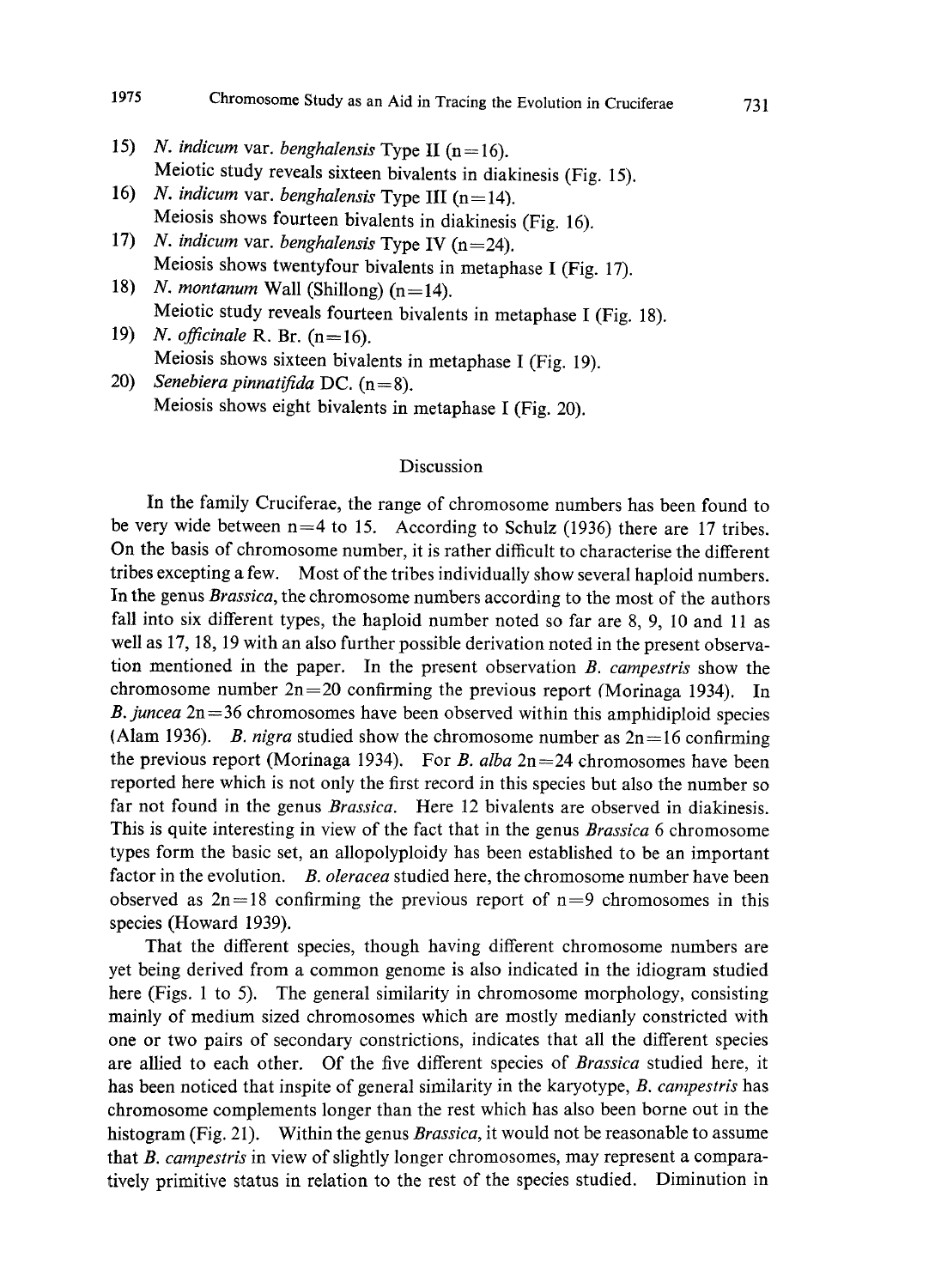chromosome size has been found to be an associate feature in the evolution of most of the angiosperm (Stebbins 1950, Sharma and Sharma 1959). In the case of B. juncea, the histogram shows as an increase in length which is due to its expolyploid constitution.

Another two genera of the tribe Brassiceae, included here are Raphanus and *Eruca.* In these genera, the chromosome number of R. sativus is observed as  $2n=18$ confirming the previous report by Karpechenko (1924) and in another genus Eruca of which E. sativa has shown the chromosome number as  $2n=22$ . This is in confirmation of the number so far reported by the previous authors (Alam 1936). As the number is  $n=11$ , the chromosomes fall in pattern with other number of Brassiceae. Therefore, in Brassiceae as a whole, taken in conjunction with the previous and the present it may be noted that several chromosome numbers exist within the group. But inspite of the difference in chromosome number, there is a relationship between different genera, is quite obvious as evidence from the karyotype. Inter generic crosses reported by several previous authors also bear testimony to this assumption (Mizushima 1968). The basic chromosome number for Brassica, which has been assumed to be six, is probable and an intricate reticulate relationship be tween the different genomes of this group has been suggested.

Of the tribe Lepideae, the genera Capsella and Senebiera have been studied. The chromosome numbers have been observed as  $n=16$  and 20 collected from Eastern and Western regions of the Himalayas respectively. The number  $n=16$  chromosomes confirmed the previous report recorded from other parts of the world. The chromo some number so far recorded from other parts of the world (Mulligan 1957, Löve and Löve 1961, and Easterly 1963). The aneuploid number  $n=20$  has been suggested as arising out of duplication of the two chromosomes at the basic level followed by polyploidy. Formation of 20 bivalents indicates structural homology due to the homozygosity of structural alterations. The new chromosome number of Sinebiera pinnatifida has been noted as  $n=8$  which falls in the general pattern of the tribe Lepideae.

Of the tribe Arabideae two genera have been studied viz. Cardamine and Nasturtium. In the genus *Cardamine* extensive works so far have been done in different species and  $n=8$  chromosome types have been found to be the lowest so far reported in the genus (Löve and Löve 1961, Packer 1964). Diploidy and tetraploidy have been found in several of the species viz. C. parviflora (Rollins 1966), C. pratensis (Zukova 1960). In the present investigation two populations of Car damine have been studied viz. C. hirsuta collected from Darjeeling (Eastern Himalayan region altitude 7000 ft) as well as C. hirsuta collected from Shillong (Khasi hills altitude 4500 ft). The eastern Himalayan population is tetraploid and shows  $n=16$  chromosomes whereas the population collected from Shillong shows  $n=8$ chromosomes. Though both the populations belonging to the Eastern Himalayan sector, the altitudinal preferences from the two distinct cytotypes are remarkable. Many such cases have been extensively discussed by Löve and Löve (1953). Therefore an interesting correlation between diploid and polyploid species along with their ecology has been observed in C. hirsuta collected from different altitudes of the Himalayas. Another species of *Cardamine viz. C. scutata* collected from Central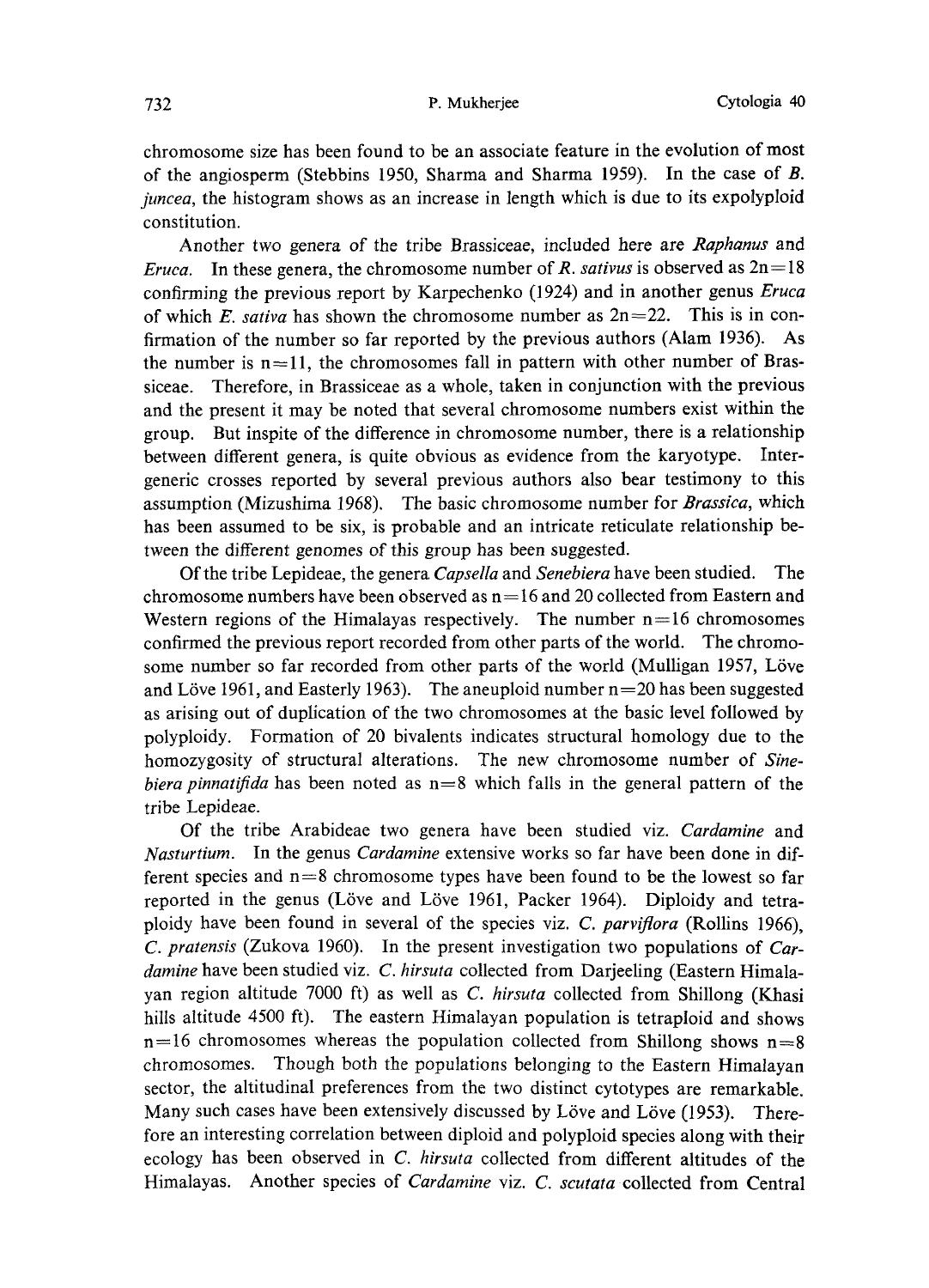Himalayas, Nepal (7000 ft.) has shown the tetraploid number  $n=16$  and it is a new report. A particular type of cytotype has been observed in Nasturtium indicum var. benghalensis with  $n=12$ , 14, 16 and 24 chromosomes collected from different localities. The presence of 12 chromosomes in the genus Nasturtium brought forward in the present investigation may suggest that in this tribe too, the basic should be 6 as in Brassiceae.

In Erysimum pachycarpum of the tribe Hesperedeae also an aneuploid number as  $n=9$  chromosomes have been observed. The present investigation shows multiple of 18 chromosomes in addition to 7 and 8 chromosomes. The occurrence of 9 chromosomes is the first of such reports in this genus. In this genus too, it is rather difficult to ascertain the exact basic set, but the multiple of 9 chromosomes are rather wide spread.

On the basis of the previous and the present observations it has been claimed that aneuploidy has been one of the frequent featurea in the evolution of different species of Cruciferae. As the family indicates quite a homogeneous grouping specially in chromosome morphology, the subdivision of the tribe as done by Schulz may be kept for identification but need not be considered as indicating phylogeny. That diminution in chromosome size has played a significant role in evolution is found in the present investigation as well. But such a diminution must have occurred within each of the tribes independently evolving from a common basic type. Such a basic type might have 6 chromosomes as specially noted in Arabideae. The lower or higher numbers might have had their origin from such a basic set. All these evi dences suggest that the diversification in number and structure of chromosomes must have evolved in parallel lines from a common basic ancestor.

### Summary

A detailed cytological analysis of different genera of the family Cruciferae has been carried out in order to find out the role of structural differences in the phylogeny of Brassica and the allied genera. The genera studied grow wild and cultivated throughout India. The present study reveals that several chromosome numbers exist within the group of Brassica. But inspite of difference in chromosome number that there is a relationship between different genera, is quite obvious as evidence from the karyotype. The basic chromosome number for Brassica which has been assumed to be 6 is probable and intricate relationship between different genomes of this group has been suggested. The new chromosome number of Senebiera pinnatifida has been noted as  $n=8$ . An interesting correlation between diploid and polyploid species along with their ecology has been observed in Cardamine hirsuta collected from different altitude of the Himalayas has been discussed. A particular type of cytotype has been observed in *Nasturtium indicum* with  $n=12$  to 24 chromosomes. The presence of 12 chromosomes in the genus Nasturtium may suggest that in the tribe Arabideae too, the basic type should be 6 as in Brassiceae.

On the basis of previous and present observation, it has been claimed that aneu ploidy and diminution in chromosome size have played a significant role in evolution. But such diminution must have occurred within each of the tribes independently